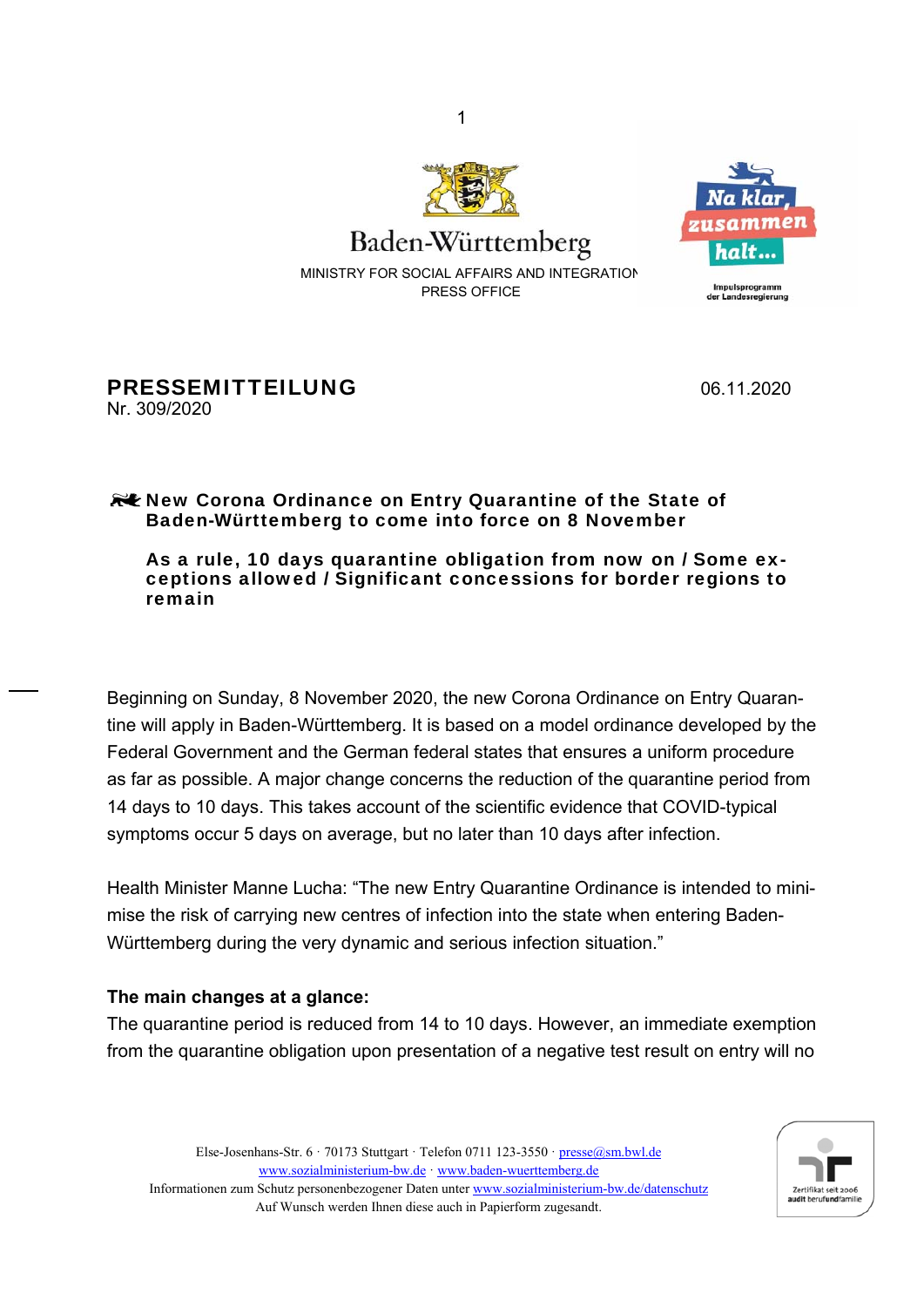longer be generally possible. What is new, though, is the possibility of shortening the quarantine period by presenting a negative test result. In this case, the test may be carried out on the **fifth day** after entry at the earliest.

## **The new ordinance also takes account of various exceptions to the quarantine obligation:**

The existing provisions for cross-border commuters and border residents who travel daily or weekly to or from a risk area for the purpose of work, study or training will remain in place. Thus, **cross-border commuters and border residents** are **largely exempt from the quarantine obligation**. As before, all persons resident in the border region may enter Baden-Württemberg from border regions for less than 24 hours without quarantine obligation. Anyone travelling from Baden-Württemberg to a risk area in the border region may also do so for less than 24 hours without any subsequent obligation to isolate himself or herself and without any special reason. Irrespective of this, possible restrictive regulations on staying abroad must be taken into account (such as the current curfew in France).

**A new provision exempting** people from the quarantine obligation after stays in the risk area or when entering Baden-Württemberg **for up to 72 hours** if, among other things, **first-degree relatives** are visited during this time, if it is necessary to maintain public health or if **urgent medical treatment** is required.

Furthermore, certain entrants are exempted from the obligation to isolate if they can **present a negative test**. For example, this could benefit **doctors and nurses, judges and lawyers, parliamentary and government officials, law enforcement officers**, but also **athletes** competing in sports. Negative tests may also be presented in the French language now.

With special consideration of economic interests, persons are also exempt from the quarantine obligation upon presentation of a negative test if they have been **in a risk area for urgent and unavoidable reasons, including professional grounds**, for up to five days or if they enter the state of Baden-Württemberg.

Subject to additional regulations, **seasonal workers** are also **exempt** from the quarantine obligation, provided that they take up work in Baden-Württemberg for at least three weeks.

 $\mathfrak{p}$